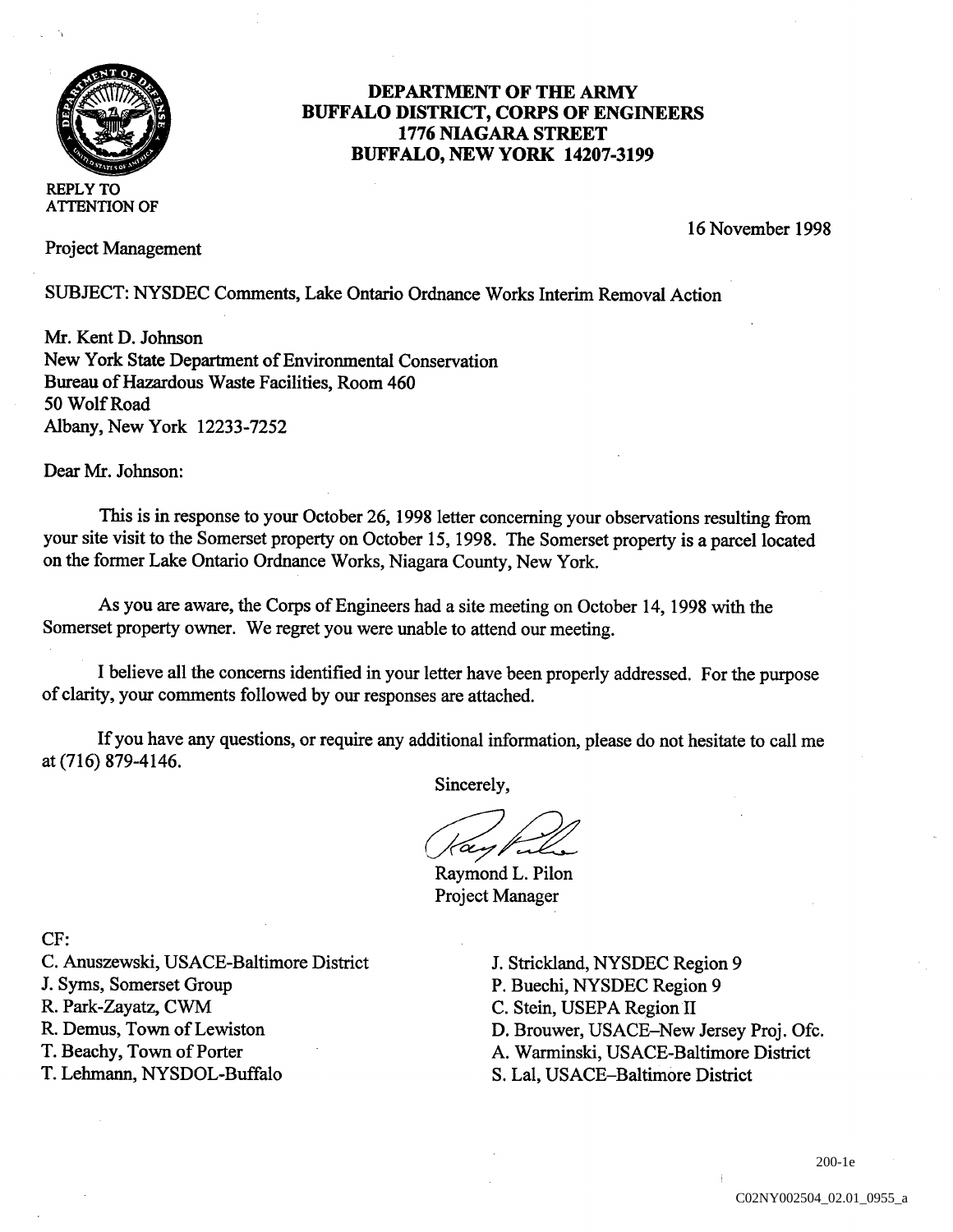## LAKE ONTARIO ORDNANCE WORKS SOMERSET PROPERTY INTERIM REMOVAL ACTION REPSONSE TO NYSDEC COMMENTS DATED <sup>15</sup> OCTOBER <sup>1998</sup>

COMMENT 1: Pieces of potential asbestos containing materials (PACM) (pipe insulation, broken transite panel) were noted in areas which have been excavated (Photo  $#1$ ). Additional measures need to be taken to clean up areas which remain to be visually contaminated after excavation

RESPONSE 1: Excavation operations are still ongoing. Based on our October 14, 1998 inspection, it was determined that additional measures needed to be taken to remove contaminants below the 6-inch depth requirement and this is being addressed in a contract change order. You should be aware that upon completion of excavation operations, all areas are inspected to insure proper removal of asbestos materials

COMMENT 2: The depth of soil excavation is not a uniform 6 inches as called for in the specifications. Actual excavation depths ranged from  $\leq 1$ " to 6". In order to Assure that soils have been removed in accordance with the specified depths, the areas should be surveyed before and after excavation activities.

RESPONSE 2: Depth of soil excavation is not 6-inch uniform due to the extent of contamination in some areas exceeding the 6-inch depth requirement. Actual excavation depths range from 6-inches to 18-inches in some areas. In addition, excavation boundary limits have been extended in all areas by 1 to 2 feet to insure all contaminants were removed.

COMMENT 3:PACM was noted in areas beyond the proposed limits of excavation (south fence line (Photo #2). The area of excavation should be expanded to the fence line, to address the impacted areas.

RESPONSE 3: Review of the excavation areas in the contract specifications adequately addresses this concern. The limits of excavation in Area C include the area up to the fence line and excavation operations in Area C did not commence until October 26, 1998. In addition, a contract change order will expand excavation operations in Area E to include the south fence line area.

COMMENT 4: a DEBRIS PILE, WEST OF Building 30A (depicted on Plate 4 of the 100% Design Report and Photo #3) containing ACM pipe insulation needs to be addresses. This area must be adequately addressed

RESPONSE 4: The debris pile west of Building 30A was adequately addressed on October 26, 1998. ACM pipe insulation was glove-bagged and the area was immediately HEPA vacuumed. Inspections have confirmed the area is clean of ACM.

COMMENT 5: Debris piles within Areas  $3 \& 5$ , need to be fully removed. This is listed as part of the preferred action on Page 2-10 of the Final Design Analysis Report. Areas of mounded debris need to be excavated a minimum of  $6$ " below the original grade.

RESPONSE 5: Excavation operations in Areas 3 and 5 commenced on October 26, 1998. The debris piles were excavated and the soil below the mounds was excavated to a minimum of 6-inches below the original grade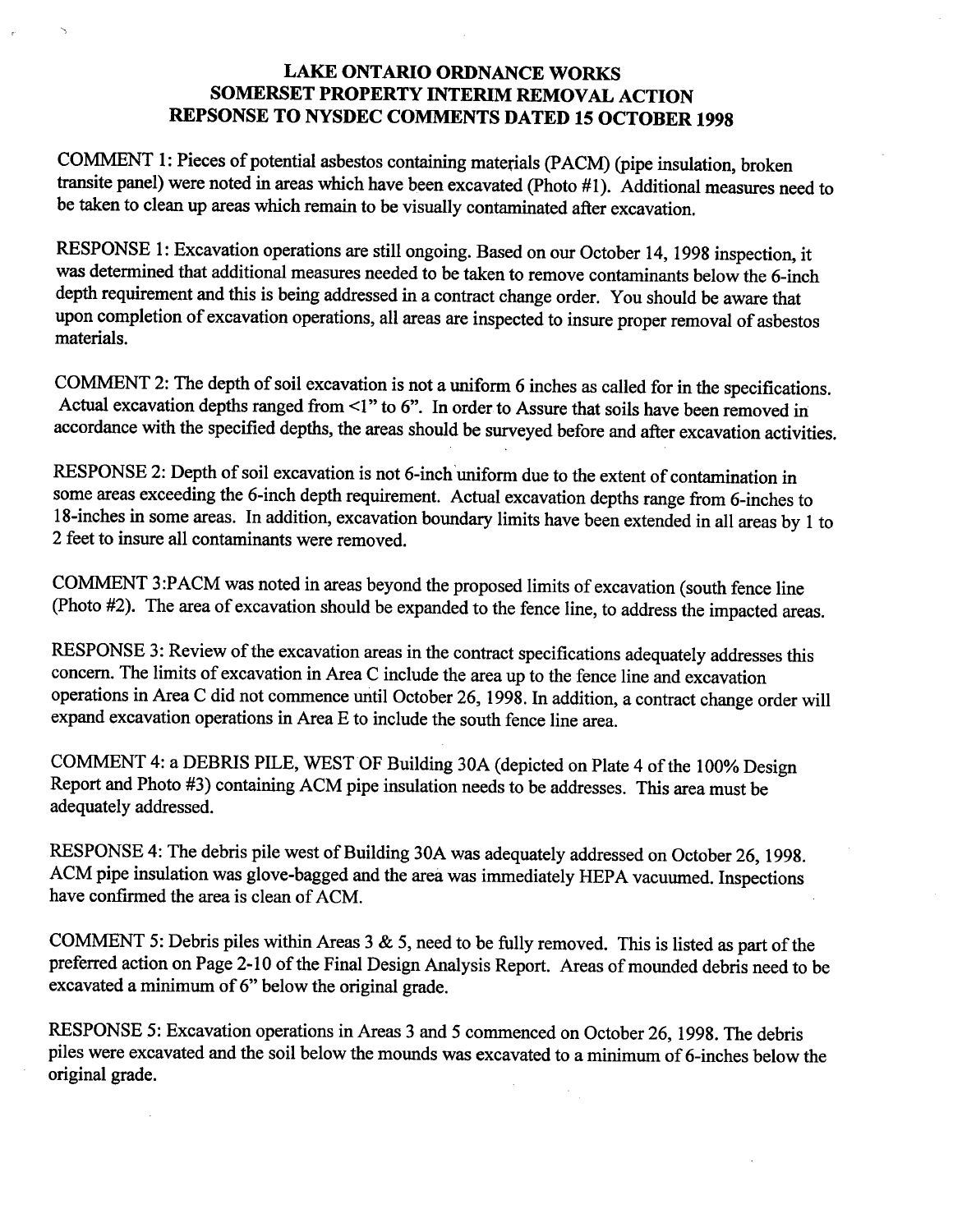## LAKE ONTARIO ORDNANCE WORKS SOMERSET PROPERTY INTERIM REMOVAL ACTION REPSONSE TO NYSDEC COMMENTS DATED <sup>15</sup> OCTOBER <sup>1998</sup>  $(cont<sup>2</sup>d)$

COMMENT 7Equipment leaving remedial areas are tracking potential contaminated materials out of the areas. Section 02080, Part 3.2 of the Final Design specifications requires the protection of adjacent areas. The practice of allowing vehicles to leave contaminated areas without decontamination is not acceptable

RESPONSE 7: The tires of equipment leaving remedial areas are decontaminated and inspected prior to leaving areas to insure that contaminated materials are not tracked out of the areas. Manufactured roadway covering is constructed to lay across roadways to allow for the access of track equipment to enter from area to area Roadway covering consists of plywood covered and sealed with multiple layers (3) of 6-mil poly sheeting laid across designated travel paths. Double layer of 6-mil poly sheeting is then laid across covered plywood. Once equipment is transported across to new areas, poly sheeting is wrapped up and properly disposed. I understand that during your site visit, track equipment remained in Area E and forklifts were doconned prior to exiting building 6-01. In addition, the decontamination facility for materials stored in building 6-01 was intact and used to decon forklifts prior to exiting.

COMMENT 8: No vehicle decontamination area was in place. Decontamination of personal and equipment leaving areas subject to asbestos abatement is required as part of the Asbestos Hazard Abatement Plan and Industrial Code Rule 56

RESPONSE 8: Reference response 7 above. Temporary vehicle (forklift) decontamination facility was in place at the time of your site visit. The decontamination facility was located in the courtyard between sections of building 6-01. A variance for the use of a remote decon facility was submitted and approved in accordance with Industrial Code Rule 56

COMMENT 9: The interior of Building 30A needs to be pressure washed and floor drain needs to be cleaned out

RESPONSE 9: Building 30A was completed on August 28, 1998. The floor drain was covered with two layers of 6-mil poly to prevent water from entering the drain. Clearance samples for PCM and TEM were collected and found to be below detection and swipe samples of the interior of building 30A have been found to be below detection

COMMENT 10: Site roadways are covered with materials tracked out of excavated areas and need to be cleaned up

RESPONE 10: Site roadways are scheduled to be cleaned at the completion of the project. Materials deposited on the roadway are a direct result of roadway and areas being wetted down.